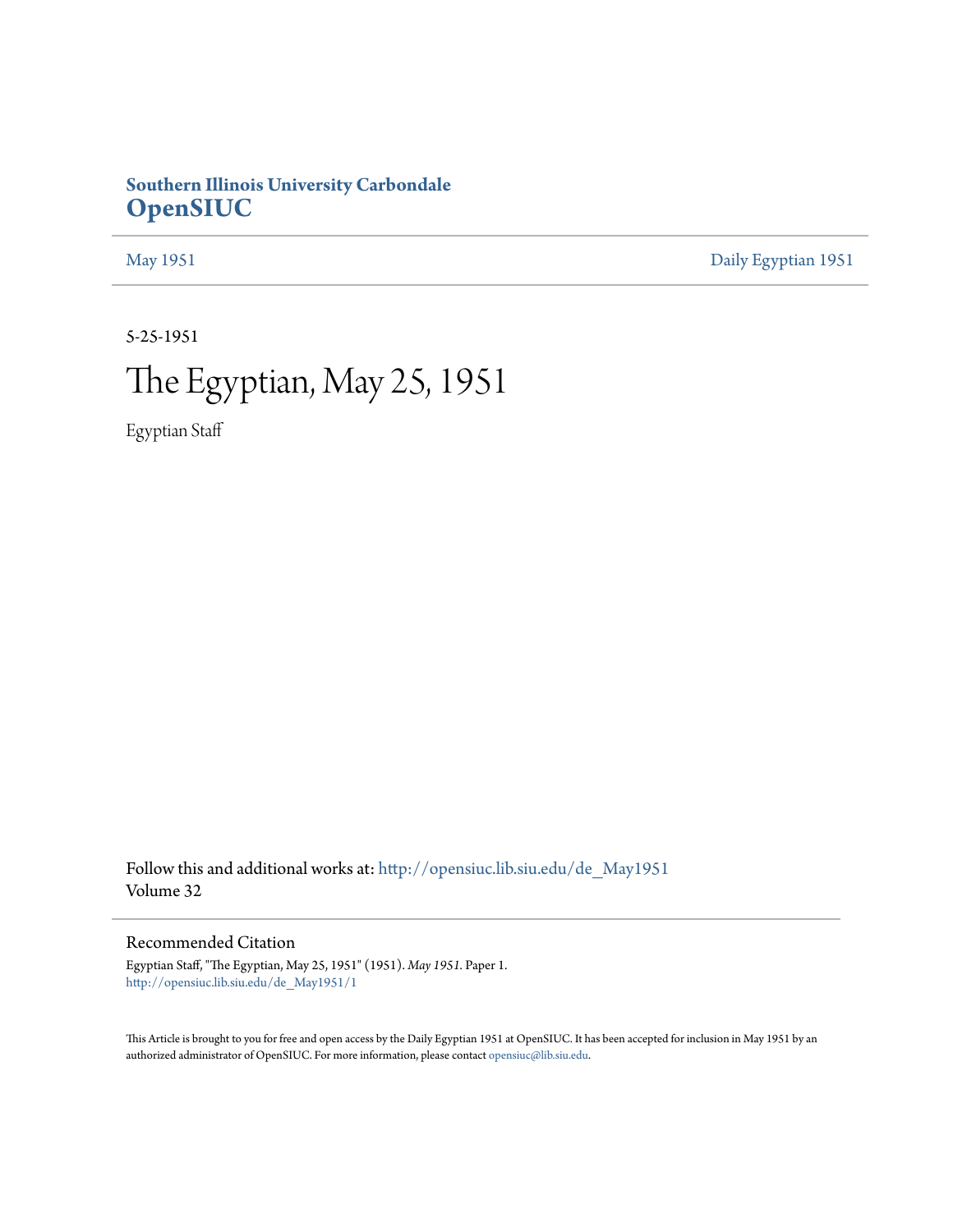

SHOWN WITH THEIR awards are Jan Mayer! Sigma Sigma Sigma, Most Valuable Sorority Woman, and Lou Diamond, Kappa Delta Alpha, Most Valuable Fraternity Man,

## CAMPUS PHOTOS

will be the location for the dance and floral decorations will be furnished by William Marberry of the botany department. 8:30 p.m. has<br>been set as the time for the dance. It will be informal.

**All-School Dance** 

**To Honor Seniors** 

the senior banquet.

seniors.

Ed Cullinan has been scheduled<br>to play for the "End of School"<br>dance being held tonight following

The all-school dance is sponsored

by the Social Senate in coopera-

tion with the Student Council, and

is being held as a farewell social

activity in honor of graduating

The Lake Ridgway parking lot

**THE** 

# 1951 Obelisks Are

"If you haven't picked up your<br>copy of the 1951 Obelisk, you are urged to do so before the end of the spring term," A. B. Mifflin, editor, has warned students at SIU.

The yearbooks which have been available for distribution since May 1, are located at the cashier's cage of the men's gym. A staff member is on hand Monday through Friday from 1 to 3 p. m. to hand out the books.

A FEW BOOKS are located in the office of the journalism build-<br>ing for those who cannot get to the gymnasium at the specified hours

Those students who were in attendance less than three terms dur-[ing 1950-51 may get a book by paying \$1.50 for each quarter not in attendance.

The stockpile of Obelisks is rapidly dwindling, and Mifflin has indicated that few books, if any, will be available for outright sale after the end of the spring term.

# **ISA Gets Seven, Greeks** Five on New Council

Seven Independents and five Greeks were elected as next year's representatives on the Student Council in the regular Student Council election held Tuesday. Also in the election, Glen Bean, junior from Roxana, was elected as next year's \*Homecoming chairman.

SOUTHERN ILLINOIS UNIVERSITY

# **Holds Initiation** For Twenty-nine

Egyptian

Vol. 32, No. 56 \* Single Copy 3s \* Carbondale, Ill., May 25, 1951

A group of 34 seniors and 5 graduate students were initiated into the University Honor Society, a newly established honorary organization, last night at a banquet held at Giant City Lodge. Dr. Willis<br>Swartz, dean of the Graduate School, presented the membership certificates to the new members. Students initiated are as follows Imogene Beckmeyer, Daryle Hadley Busch, Robert Cagle, Elizabeth Carmack, Martha Curtner, Darwin Darrell Davis, Charles Dickerman.

Darren Davis, Chanes Dickerman,<br>Luella Seyer Dickhout.<br>HARVEY GARDNER, Harry Grater, Frank Kennedy, Norma Klingenberg, James Robert Martin, Ruth McClure, Charlotte McLeod, James Edward McSherry, William<br>Henry Paris, Perry Morley Proctor, Lila Mae Reichert, Doris Schwinn, Warren Howard Shackleford, Warren F. Seibert, Robert Malone,

Joe L. Simms, Tom Sloan, Jea nette Louis Smalley, Robert Gene Stevens, Walter William Vineyard, and Nancy Jean Willis.

### **Eight Women Become Members of Pyramid**

Eight SIU women students became members of Pyramid, local<br>senior women's honorary society,<br>this week, according to Pat Colligan, president of the organization. New members are Peggy Beasley, Leah Bradley, Eleanor Cable, Jo-Ann Eblen, Janet Mayer, Virginia

Miller, Dorthy Paterson, and Jeanette Smallev. At a meeting Monday night,

plans were discussed for the coming year, and election of new officers slated for today at 12:30 p.m. in the WAA room of the Women's gym. Mrs. Julia Neely, Dr. Dorothy<br>Davies, and Mrs. W. H. Harlan<br>were present at the meeting as advisers for the group.<br>MEMBERS OF

LAST year's Pyramid included Pat Colligan, Mary Boston, Lean Pantaleo, Paka<br>Nordmeyer, Mary Ellen Dillard,<br>Patte Maneese, and Jackie Davis Holler.

Sigma Pi national fraternity was term two years ago, has as requirements for membership the qualities of leadership, service, and scholarship. After meeting certain qualifications during a five-year period as eams. The capacity of the capacity of the capacity of the capacity of the capacity of the capacity of the capacity of the capacity of the capacity of the capacity of the capacity of the capacity of the capacity of the capa

In the race for Homecoming New Honor Society Chairman, Bean won with a total of 338 votes. Running a close second was Jim Kahmann, who received 272 votes. Jim Campbell, a third candidate received 29 votes.

Students elected as sophomore representatives on the Student Council for next year and the number of votes they received are<br>Phyllis Lord, 129; Rose Owen, 136; Jerry Fear, 145; and Bob Dake, 146. The sophomore representatives are all Independents.

OTHER CANDIDATES for the sophomore positions and the votes they received are Earl Cox, 118; Mary Jo Zumer, 77; Ed Boaz, 74; Phyllis Piper, 54; Wyona Smith, 41; Joan Davis, 27; and Nanci Leader, 26.

Barbara Ames, with 102 votes; Wilma Beadle, 100; Bob Coover,<br>105; and Jerry Nordberg, 91; were elected as junior representatives on the Council. Ames, Beadle, and Coover were all Greek candidates<br>and Nordberg is a member of ISA.

Junior candidates who were defeated in the election and the votes they received are Don Bean, 90; Freida Gower, 84; and Guin Neely, 69. Douglas Shepherd, a write-in candidate, received 67 votes.

SENIOR STUDENT Council members for next year are Jack Domahue, who received 83 votes; Dolores Hamp, 82; Jim Parker, 82; and JoAnn Eblen, 82. Donahue and Hamp are Greeks, while Parker and Eblen are ISA members.

Jacque Bittner, 71; Art\_Menendez, 78; Dorothy Hanagan, 72; and Irving Kaufman, 61; were other senior candidates.

The new Student Council will be installed at a meeting of the old and new councils to be held Tuesday at 4 p. m. in Main 214. Also at that time officers for next year's council will be elected. Both old and new Student Council members should attend this meeting, according to Tom Sloan, president of the retiring council.

#### Journalism Fraternity **Elects New Officers**

Pi Delta Epsilon, national honrary journalism fraternity, elected officers for the coming school year at a dinner meeting at the university

cafeteria Tuesday night.<br>
Incoming president of the frater-<br>
nity will be Virginia Miller; vice-Pyramid, which originated spring president, Jean Dillman; secretarytreasurer, Jim Kahmann; historian, Williard Dawson. Mary Boston was this year's president.

During the business meeting a report on the recent national Pi burg. Va., was given by members ... making the trip.

## **Students To Meet** For Leadership **Conference Friday**

Next Friday and Saturday, June 1 and 2, has been set as the weekend for Southern's first Student Leadership Conference in which members from the various campus organizations will participate. Dr. Robert Strozier, dean of students Robert Strozier, dean or students<br>at the University of Chicago, will<br>be the main speaker, and he will<br>talk on the subject, "The Roie of<br>Campus Leadership," on the first day of the conference.

The two day conference will begin with a picnic at Giant Gity Park on Friday. Transportation will leave the flag pole at 3, 4, and 5 p. m. After the picnic, Dr. Strozier will give his speech which will be followed by an open discussion and question period for students.

SATURDAY'S EVENTS of the conference will begin at 8 a. m. with a coffee hour at the new Stu-<br>dent Center on Harwood Ave. From 9 a. m. until noon several workshop periods will be conducted by student leaders in the Student Center.

At 9 a. m. five sectional meetings will be held for students on the following topics - organizational secretary, the treasurer, and the social chairman.

Then at 10 a. m. group discussions will be conducted on departmental clubs, social fraternities and sororities, housing groups, honorary organizations, activity and interest groups, religious organizations, and governmental bodies.

From 11 a. m. until noon, the program will consist of three group meetings titled, "Organizations and Their Relation to the University," "Organizational Responsibilities to<br>Members," and "Inter-organization-<br>at Relationships."

#### **AUGUST GRADUATES MAY ATTEND SENIOR WEEK**

Accorning to an announcement made by Paka Nordmeyer, president of the senior class, August graduates are included in all of the senior week activities, although teams. they will not receive letters concern-- ing the activities.

### Honor Seniors Toniaht **With Annual Banguet --**The annual Senior Banquet will

be held tonight in the cafetria 1951 Obelisks<br>beginning at 6 p. m. All graduating<br>seniors may attend the banquet. Still Available which is being held in their honor

A. B. Mifflin, editor of the 1951 Obelisk, will be the toastmaster, and Paka Nordmeyer, president of the senior class will give a welcome address.

The main address of the banquet will be made by Wayne Mann, director of the alumni service.  $\mathbf{A}$ film and several selections by the Murphysboro Madrigal Singers will be included on the program.<br>Chairman of the committee

which planned the Senior Banquet is Paka Nordmeyer, and committee members are Jean Humm, Rooney McCarthy, John Clark, and Jim Trigg. Faculty members on the committee are Dr. Amos Black, Dr. Orville Alexander, and Wayne Mann.

After today, there will be just one more Egyptian before the end of the term. That issue will appear next Friday, June

Nu Epsilon Alpha Will Be Initiated Iollowing topics - organizational Into Sigma Pi Fraternity Tomorrow

Initiation of Nu Epsilon Alpha,<sup>4</sup> Initiation of Nu Epsilon Alpha,  $\ast$ <br>local Southern social fraternity, honor of the event that Nu Epsi-<br>i. Classe Bi, parliamel social fra-100 Alpha is going national. A week into Sigma Pi, national social fraternity, will be held tomorrow. National President, W. A. Smith, and Arckon Curt Messner with the aid of installation teams from University of Illinois and Eastern State College will initiate pledges, actives and alums into Sigma Pi tomorrow afternoon.

An installation banquet at the Roberts Hotel will follow the initia-j this time as a social fraternity. Nu tion in the evening. Guests for the evening will be Dr. Charles Tenney Dean I. Clark Davis, Robert Etheridge, Dean Leah Farr, Hilda<br>Stein, National First Vice President of Delta Sigma Epsilon sorority, Tom Sloan, all presidents of the fraternity and Pan-hellenic council presidents, and all installation

sorority will hold an open house in its flower is the lavender orchid. porary society, for membership.

from Sunday, Pi Kappa Sigma and Delta Sigma Epsilon will hold a joint open house at the Delta Sig house also in honor of NEA.

NU EPSILON ALPHA was founded as a Methodist boy's fraternity in 1941. Because of the war it was temporarily disbanded. Then in 1945 the NEA's reorganized-Epsilon Alpha has remained in that status since, and has participated<br>annually in Homecoming, Spring<br>Festival Greek Week, and many other university activities.

founded in 1897 and has continued to grow since that time. It now has fifty five chapters, and a membership of about 12 thousand. Its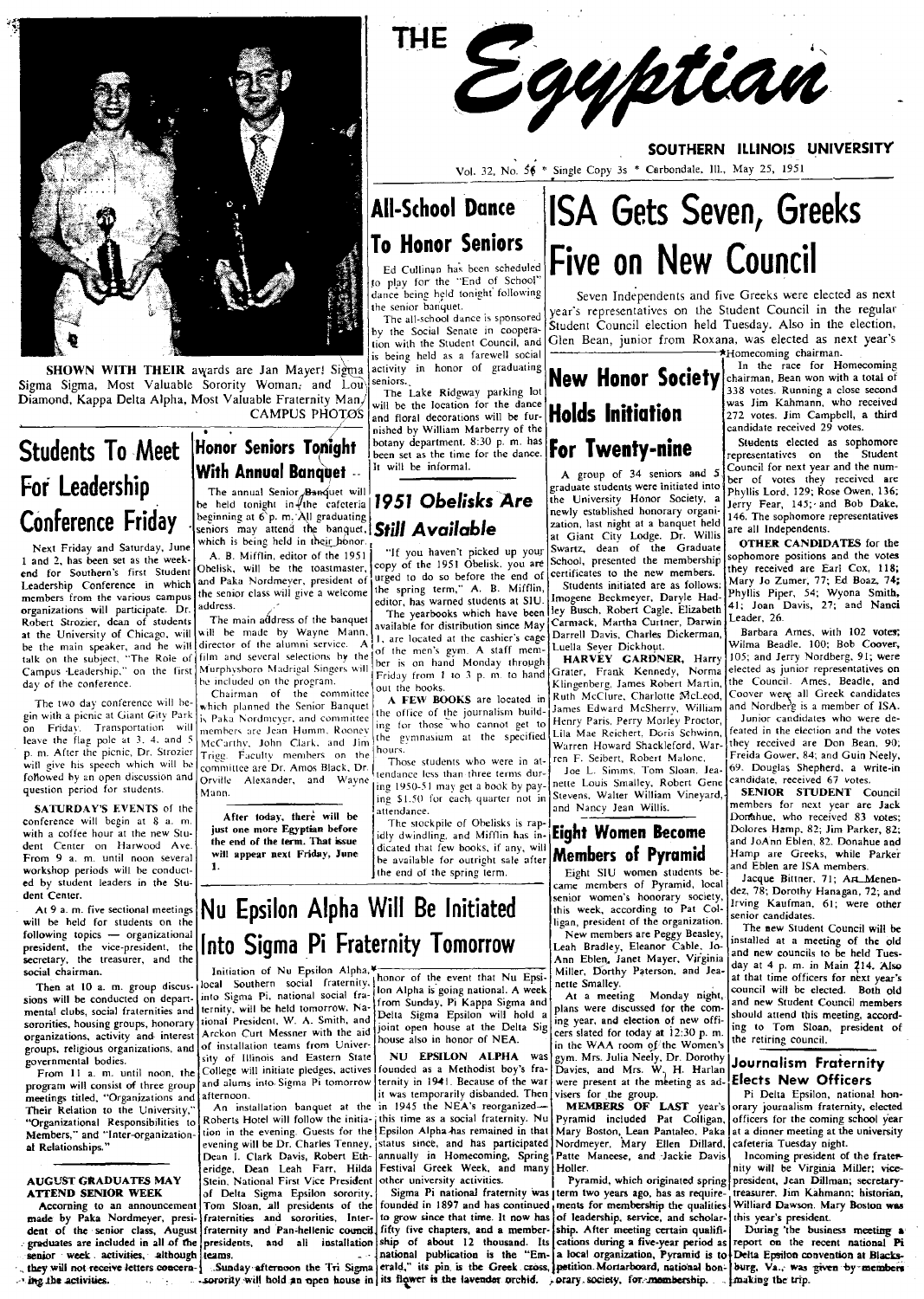#### Our Opinions . . .

#### **To The Seniors**

Looking at the calendar, we find that there is just one more issue of the Egyptian this term (after today's issue', before school is out, and each student goes his own way-on that long vacation, home to work, or perhaps, even to summer school

A glance at other college papers reveals that the editors are devoting a large portion of their editorial space to lengthy farewells to the graduating senior class, admonishing them to remember this and not to forget that. They say remember the the ivy-covered chapel tower, the stone water-fountain with its sparkling sprays, and various other impressive campus landmarks and characteristics.

So, dear departing seniors at SIU, we likewise charge their comedy assignment with the you to hold deep in your memory certain campus featuresthe sight of the new training building tower, the water fountains on the third floor of Old Main that never produce at the right time, the Chautauqua street barracks, which are steam chargeers in the summer and iceboxes in winter, and the Little Theatre has a comedy the many other facets of life at Southern so dear to our hearts.

"Seriously speaking." (and we quote) we would like to extend congratulations to the seniors for the determination. and aggressiveness which has taken them through school, and for their part in the growth and improvement of Southern as a university. Best wishes for future success, seniors. It's been nice having you around.

And don't forget:

Old Salukis never die . . .

### Just Like A Woman . . .

The expression, "That's just like a woman," has been referated by males all over the world. And yet, we wonder the quartel with Ruth, his second what would happen if we asked the pertinent question. "Just with your no name after the what is a woman like?"

We don't know. After living for 20 years, and realizing firmly that women are basically different than nien, we know little else. However, we have observed a few faults which we believed can be credited to the opposite sex.

When your girl friend stands you up, that's just like a light and mischievous a one as Noel public is invited to attend. woman. When your wife can't seem to agree with anything you Coward intended. If these two roles say, that's just like a woman. And when your English teacher seemed monotonous at times, the gives you 200 pages to read over night, that's just like a wom- blame must be shared by the play $an$ 

In fact, everything unpleasant in this world is just like a woman. But how did the gentle miss acquire such a lovable reputation? Well, believe me, it wasn't easy. Ever since Eve perhaps more than can be wrung handed Adam the apple, women have been doing naughty things. And one reason women are so unpredictable is because they have left no stone unturned to rouse up the spirit of men. If this can be accomplished only by saying something dumb, by crying, by playing possum, by flirting with other men, by gossiping, or by living recklessly, then that's the way they'll accomplishment it.

And so, if women complain because they are referred to as numbskulls, flirts, dumbbells, show-offs and teasers, it's all their own fault, they've brought it upon themselves.

Taking the popularity question into consideration, we The technical details were<br>maintain that the only reason the female is popular today is smoothly executed, and special efbecause she is the only other sex.

Maybe someday this dazzling, but unpredictable creature will redeem herself in the eyes of the male world. But until that day, her every thought, word, and action will be described by the saying, "That's just like a woman." J. K.



Ph. 1277

212 E. Main

## BLITHE SPIRIT' Little Theatre Shows Zest in Spring Play

By Mrs. Julia Neely\_

At one point in Noel Coward's "Blithe Spirit," Madame Arcati, the medium, exclaims that instead of throwing up the 9 o'clock classes .......... 8:00 sponge she should have flung down the gauntlet. This week History 103 .......................11:00<br>appreciative audiences have rejoiced that the Little Theatre 2 o'clock classes .............1:30 appreciative audiences have rejoiced that the Little Theatre cast did not throw up the sponge<sup>2</sup> enjoyment. This production<br>but rather flung themselves into ming's enjoyment. This production

was able to capitalize on its arena staging; at the seance in the first test that the play demands. act, the audience had an eerie sense

Most of the credit for the success of the "improbable farce" goes to<br>Betty Jeanne McConnell as Madame Arcati. In Miss McConnell talent of a high order. She made Madame Arcati's bizarre combinadon of mannerisms convulsingly funny. Yet Miss McConnell did much more than merely burlesque he dotty old creature; she made the eccentric medium's professional pride and her pathetic anxiety to please warmly and humanly appeal-<br>a convention of the southern secing

AS THE HARRIED novelist beset by the ghosts of his first wife, and later of his second, Tom Sloan was urbane and competent. He displayed a great deal of skill in his conversations with Elvira, the eance, had a truly comic dash and spirit

V. M.

Dorthy Paterson did well in the long and demanding part of Ruth, titled "Explore Your Broiler," givand Carole Krusen was an extreme-1en by Eleanor Cable, in Main 110, ly decorative Elvira, though not so Tuesday, May 29, at 1 p. m. The wright. Witty and entertaining as Coward undoubtedly is, he occasionally seems repetitious. because he relies upon one situation for out of it.

SUE SMITH maintained her Britinsh accent in seance and out, an accomplishment shared with no other member of the cast. She made inept as Edith.

fects added appreciably to the eve-



of actually being in the room and

sharing in the occult experience.

This was only one of the enjoyable

moments in a performance dis-

Phi Mu Alpha Delegates

A three man delegation from

Southern's chapter of Phi Mu

Alpha Sinfonia fraternity attended

tion of the organization Saturday

Those attending were: Charles<br>ickerman, Bill Wakeland and

The Southern chapter has elected

new officers for the next year.

at Millikin University in Decatur.

tinguished by many of them.

**Attend Convention** 

Dickerman,

211 W. Jackson

"BACK TO BATAAN"

John Wayne

Jack Allen.

## Spring Final Exam **Schedule Reprinted** Monday, June 4

8 o'clock classes ... Government 101 and 231 . . 11:00 o'clock classes ..........1:30 Freshman Physical Education (Women's) 4.00 Tuesday, June 5 Wednesday, June 6 10 o'clock classes .........  $8:00$ Sociology 101 ............11:00 

11 o'clock classes .........8:00 12 o'clock classes ........11:00 English 103  $.1:30$ . . . . . . . .

All examinations will begin at the hours scheduled above and will run for two clock hours, except for classes that meet only one or two hours a week. Exams for these will begin at the end of the twohour exams and will run for one clock hour. This arrangement is necessary to dovetail three, two. and one-hour classes that meet at the same period.

Exams for the four o'clock classes may be arranged by the instructors at one of the regular periods. Exams in evening classes will be held at the last meeting of the class during exam week.



Open Evenings Until 8:00

One mile west of Marion across from V. A. Hospital

PHONE, MARION 1200

the role of Mrs. Bradman thoroughly delightful. Don Manners brought a sly humor to the part of her<br>skeptical hushand. His shrugs and eyebrow-raisings were perfect. Carolyn Reed was properly gawky and were

Yellow Cab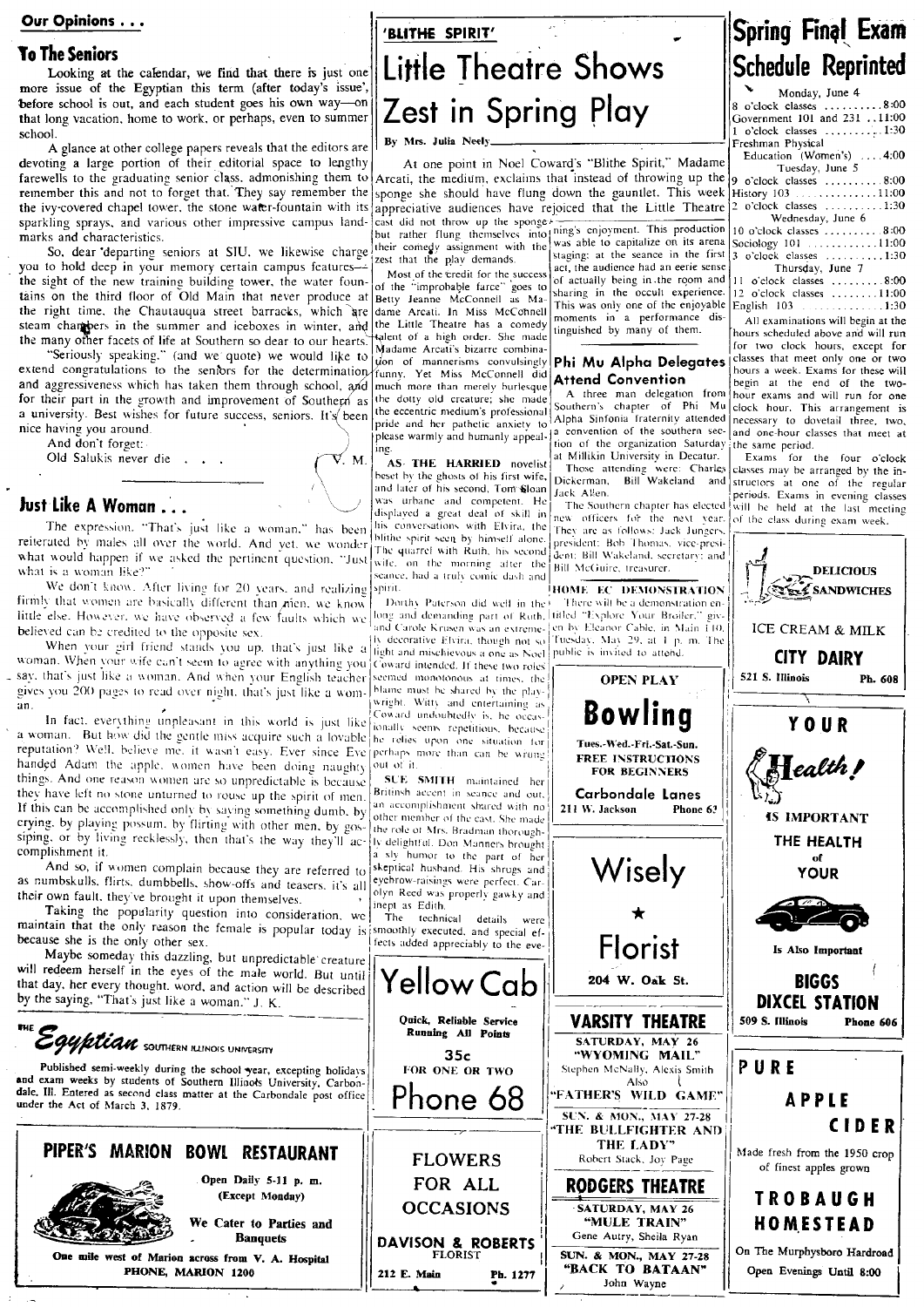### **SIU Society** Pi Kaps Have **Charters Day** by Dott LaBash

PI KAPPA SIGMA had its annual Charters Day banquet Thursday, May 17 . . . the sorority will have its annual picnic Sunday, May 27, at Giant City . . . Pi Kap and Chi Delt pledges had a party last Tuesday night . . . Topsy Turvy<br>Day was last Thursday.

DELTA SIGS are having Topsy Turvy day Monday. The actives are holding a picnic for the pledges . Joan Foley and Janey Mountain won Greek Week bridge tournament, and Jean Nierman and Jane Ross won the Greek Week canasta tournament. . . Delta Sigs<br>had a skating party with the CHI DELTS last night.

TAU KAPPA EPSILON spring pledge class will go through probation week next week. Spring term | Induction Orders pledges arae Coulter Pustmueller,<br>Don Shelton, and Don Ubl . . . Ted Bookhout and Don Lerch won the Greek Week pinochle tournament. Alums Bill Leinesch and Bob Ruff visited the chapter house over Greek Week.

SIGMA SIGMA SIGMA sorority will have "Clean-up Day" tomorrow, during which members of their local boards with the necessary the sorority will be available to evidence of their scholastic stand-Carbondale residents to do different ing and their scores on the College types of cleaning and odd jobs.

#### **LIBRARY HOLDS BOOK SALE BEGINNING YESTERDAY**

Books discarded by the univer- postponed for this purpose, how sity libraries went on sale to stu- ever, beyond August 20, 1951. dents and faculty yesterday. The books are displayed near the circulation desk on the first floor of the library

The books, most of which are duplicate copies, superseded edi-<br>date, he will not be monocen to diplicate copies, superseded edi-<br>that date but a new induction order tools, and outdated titles, have been will be issued for a date subsequent tions, and obtained the americans in with the issued to a way also<br>discarded with the approval of the two the termination of his postpone. university.

Except in special cases, no book is being sold for more than 20 cents

#### **SENIOR ANNOUNCEMENTS**

Graduating seniors who ordered commencement announcements from Jean Humm through the Herff-Jones Co. may now get their announcements at the university bookstore





SCENE FROM THE annual Greek Week Dance held last Saturday night in Old Science gym. Tommy Lawson's band played for the event. CAMPUS PHOTOS

**College Student** 

To Be Postponed

cation plan will be postponed to

Qualification Test, it was announc-

ment granted under the new plan.

Col. Armstrong stated. The test

THE MOVIE

at

**VARSITY FOUNTAIN** 

standing to his local board.

#### To Give Tests for Job As Social Analysist

Civil Service tests for the position of a social science analysist will be given here at 8:30 a. m., June 2 in Main 310. The exam will last for three hours and is being conducted by the Illinois Department of Civil Induction of college students<br>seeking deferment under the new Service.

Salaries for the social science Selective Service student classifianalysist position begin at \$3100.

#### allow time for the men to furnish **BOOKSTORE DISCONTINUES CREDIT SALES FOR TERM**

According to an announcement made by the university bookstore. ed by Col. Paul G. Armstrong, credit sales under P. L. 16, P. L. State Selective Service Director. No 346, and Vocational Rehabilitation student's induction order will be will be discontinued for this term at the end of the eleventh week. Friday, June 1.

Col. Armstrong emphasized that must be for immediate active duty. even though a student's present THE SELECTIVE Service colpostponement for the academic year lege qualification examination will calls for his induction on a specific be given in the Men's gymnasium at Southern Illinois university on Saturday, May 26, from 8:30 a.m. to 12:30 p.m., according to an announcement today from the SIU dean of men's office. Each student It is the individual student's pertaking the test must present his sonal responsibility to see that his ticket of admission. college or university reports his

Applications are no longer being processed for this May 26 date. lowever, and no further fickets can scores, however, will be sent direct be issued.

The deadline for receipt of applications for the June 16 and June 30 examinations, also to be given in the SIU men's gymnasium, has been extended to May 25 by Selective Service. College students who have not processed application forms for these dates may contact any Selective Service board to pick up application forms and information bulletins



**Arnold's Jewelry Store** 

 $201$  W. Walnut

### **June Graduates Report** Chicago Librarian To **Positions for Fall**

Several June graduates have reported the following positions for<br>next fall with the Placement Service:

Dwight Aitken, Tilden, has accepted a position to teach general science and industrial arts in the Red Bud Community High School.

Donald Boswell, Anna, will be a junior accountant for Ernst & Ernst n St. Louis.

Jack Harper, Cairo, has been employed by the Edgar Stephens Construction Co. in Cairo.

Doris Lodge, Willisville, will each home economics in the high school at Noble, Ill.<br>Robert McCabe, Marion, will be

a field adjuster for the Commercial Credit Corporation in Mossville, Illinois

MERRILL O. MOORE, Du Quoin, has been employed to coach and teach in the junior high school at West Frankfort.

Betty Mundell, Benton, will teach the third grade in the Clay City Elementary School, Clay City. Betty Von Tungeln, Golconda, is

the new home economics teacher in the Flora Community High School, Flora.

in Santa Monica, Calif.

Fred Brenzel, Staunton, has accepted a position to coach and teach in the Auburn High School, Auburn, III.

in the high school in Carruthersville. Mo.

will teach the first grade in the Frayser School in Louisville, Ky.

#### **ENGAGEMENTS**

Joan Collett, Delta Sigma Epsi- er, Colorado. lon, to Bob Owens.

## Speak Here Today

Ralph T. Esterquest, director of The Midwest Inter-Library Center, of Chicago, is expected to be on the campus this afternoon. He will<br>speak on the subject, "The Midwest Inter-Library Center" at a special meeting at 3 p.m. in the<br>Clint Clay Tilton Library, Old Main.

#### Art Department Plans Party for Art Majors

The art department is sponsoring its annual party for art majors,<br>minors, and guests at Midland<br>Hills, May 29. Those attending will meet at the flagpole at 4 p.m.

Tickets are 50 cents per person and must be purchased in advance from Delores Wheeler at the art office in Old Main.

## **CLASSIFIED ADVERTISING**

RATES. 5c per word with minimum charge of 50c.

SPECIAL-Ham Sandwich potato salad, cottage cheese, 40c;<br>Fried Chicken Dinner, two vege-Ward Armstrong, Hoopeston, has tables and salad, 55c. C. & H.<br>been employed by Douglas Aircraft Bus Cafe.

> LIGHT HAULING and package delivery. City Delivery Service.<br>Phone 480.

TEACHERS NEEDED-Especial-Donald Cross, Christopher, has ly women grade teachers for Calibeen employed to teach and coach formia towns and cities. Alto, Florida, Arizona. Oregon, New Mexico. lle. Mo. Salaries \$3000 up. High School Mrs. Betty Nell Martin, Herrin, Girls Physical Education, Music, Commerce, Home Economics. Spanish and English needed. Salaries \$3300 up.

Teachers Specialists Bureau, Bould-

## Portrait of how a man feels in An ARROW lightweight shirt!



#### to local boards by the Educational<br>Testing Service of Princeton, N. J., which conducts the tests for Selective Service IT IS MANDATORY for local boards to reopen and consider

class<sup>7</sup>